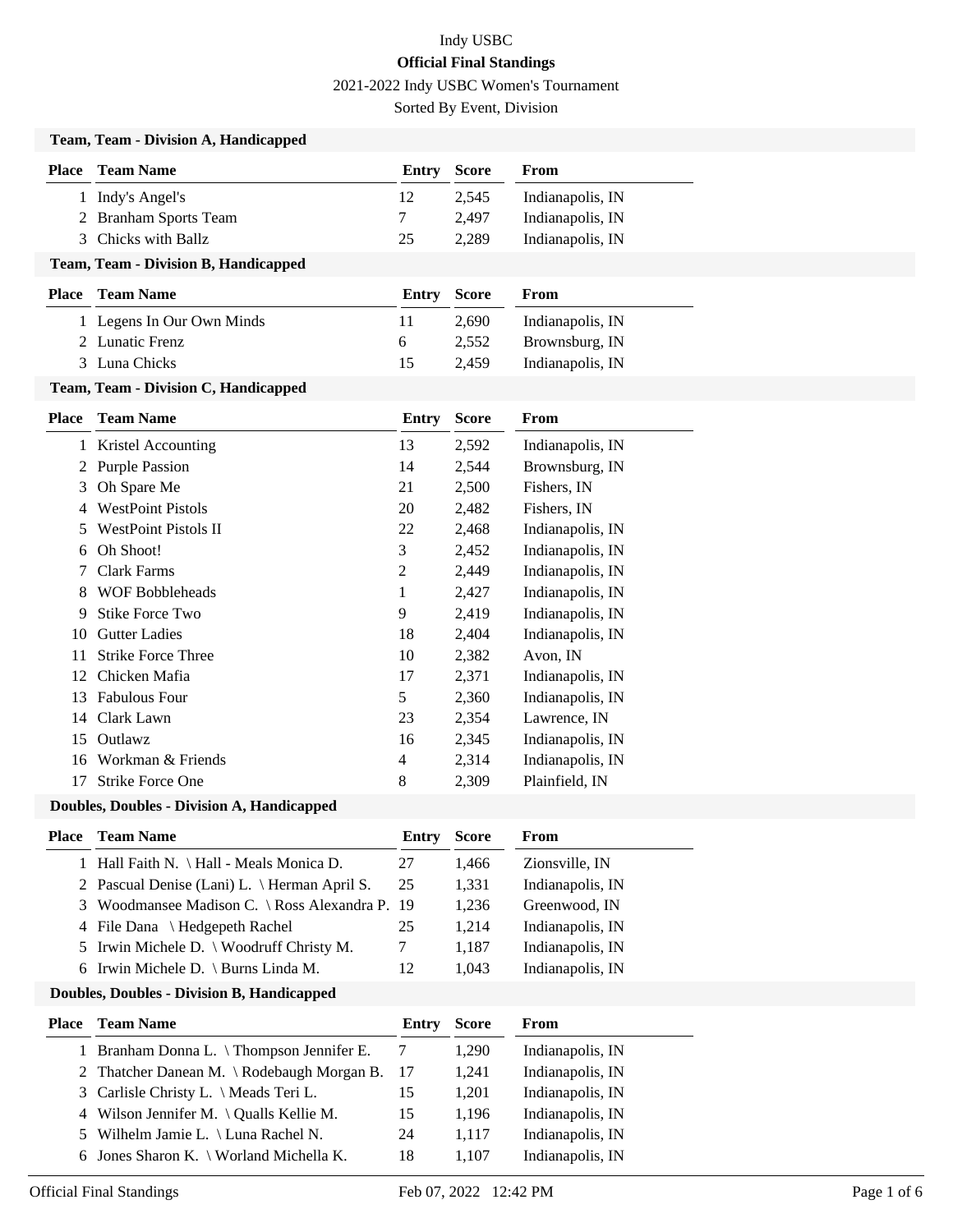2021-2022 Indy USBC Women's Tournament

Sorted By Event, Division

| <b>Doubles, Doubles - Division B, Handicapped</b> |                                                       |                         |              |                  |  |  |  |  |
|---------------------------------------------------|-------------------------------------------------------|-------------------------|--------------|------------------|--|--|--|--|
| Place                                             | <b>Team Name</b>                                      | <b>Entry</b>            | <b>Score</b> | From             |  |  |  |  |
|                                                   | 7 Wozniak Katherine A. \ Wozniak Janice E.            | $\sqrt{6}$              | 1,084        | Brownsburg, IN   |  |  |  |  |
| Doubles, Doubles - Divison C, Handicapped         |                                                       |                         |              |                  |  |  |  |  |
| <b>Place</b>                                      | <b>Team Name</b>                                      | <b>Entry</b>            | <b>Score</b> | From             |  |  |  |  |
|                                                   | 1 Dodson Marsha K. \ Kroll Connie J.                  | 14                      | 1,348        | Brownsburg, IN   |  |  |  |  |
|                                                   | 2 Foster Tamara L. \ Reinhart Therese L.              | $\mathbf{1}$            | 1,335        | Indianapolis, IN |  |  |  |  |
|                                                   | 3 Himes Deborah S. \ Gossett Kimberly R.              | 3                       | 1,310        | Indianapolis, IN |  |  |  |  |
| 4                                                 | Brozek RoseMae \ Evans Mildred D.                     | 8                       | 1,294        | Plainfield, IN   |  |  |  |  |
| 5                                                 | Howard Penny K. \ Renner - Waters Sandra S. 8         |                         | 1,281        | Plainfield, IN   |  |  |  |  |
| 6                                                 | Spooner Victoria (Vickie) N. \Aganad Shirley 22<br>A. |                         | 1,267        | Indianapolis, IN |  |  |  |  |
| 7                                                 | Furney Rose Ann \ Hillers Barbara J.                  | $\mathbf{2}$            | 1,254        | Indianapolis, IN |  |  |  |  |
| 8                                                 | Newkirk Saundra R. \ Shafer Kathy A.                  | 17                      | 1,235        | Indianapolis, IN |  |  |  |  |
| 9                                                 | White Sandra K. \ Keller Brandy N.                    | 5                       | 1,224        | Indianapolis, IN |  |  |  |  |
| 10                                                | Blough Martha E. \ German Virginia M.                 | 9                       | 1,223        | Indianapolis, IN |  |  |  |  |
| 11                                                | Wills Patricia M. \ Ballinger Mary Beth               | 3                       | 1,222        | Indianapolis, IN |  |  |  |  |
| 12                                                | Yagle Lois A. \ Brezko Judy M.                        | 5                       | 1,220        | Indianapolis, IN |  |  |  |  |
| 13                                                | Swalls Shannon M. \ Smith Debra L.                    | 14                      | 1,216        | Brownsburg, IN   |  |  |  |  |
| 14                                                | Sampson Jennifer M. \Feldman Connie J.                | 20                      | 1,213        | Fishers, IN      |  |  |  |  |
| 15                                                | Bartley Hannah J. \ Spooner Teresa A.                 | 20                      | 1,211        | Fishers, IN      |  |  |  |  |
| 16                                                | Roszkowski Olga T. \ Liebig Gloria E.                 | $\mathbf{1}$            | 1,208        | Indianapolis, IN |  |  |  |  |
| 17                                                | Squires Beverly K. \ Barron Pauline J.                | 10                      | 1,195        | Avon, IN         |  |  |  |  |
| 18                                                | Reynolds Jackie \ Workman Cheryle A.                  | $\overline{4}$          | 1,194        | Indianapolis, IN |  |  |  |  |
| 19                                                | Richards Paula \ Smith Janina A.                      | 22                      | 1,193        | Indianapolis, IN |  |  |  |  |
| 20                                                | Otto Lola D. \ Allison Maureen O.                     | 9                       | 1,192        | Indianapolis, IN |  |  |  |  |
| 21                                                | Sirola Eileen \ Reese Cynthia M.                      | 6                       | 1,187        | Brownsburg, IN   |  |  |  |  |
| 22                                                | White Sandra K. $\setminus$ Cowper Ruth A.            | 18                      | 1,185        | Indianapolis, IN |  |  |  |  |
| 23                                                | Ceperich Tina M. \ Evans Carrie A.                    | 16                      | 1,184        | Indianapolis, IN |  |  |  |  |
| 24                                                | Early Kimberly C. \ Zaring Sue A.                     | 20                      | 1,183        | Fishers, IN      |  |  |  |  |
| 25                                                | Froelich Theresa A. \ Brewer Veora                    | 10                      | 1,176        | Avon, IN         |  |  |  |  |
| 26                                                | Jones Heather S. \ Craig Christina M.                 | 16                      | 1,174        | Indianapolis, IN |  |  |  |  |
| 27                                                | Lacour Shelley L. \ LaFrance Kim-Ellen                | $\overline{c}$          | 1,165        | Indianapolis, IN |  |  |  |  |
| 27                                                | Ali Diana J. \ David Stephanie C.                     | 26                      | 1,165        | Plainfield, IN   |  |  |  |  |
| 29                                                | McMurray Pauline R. \ Gum Maureen E.                  | $\overline{\mathbf{4}}$ | 1,153        | Indianapolis, IN |  |  |  |  |

### **Singles, Singles - Division A, Handicapped**

| Place | <b>Team Name</b>         | Entry | <b>Score</b> | From             |
|-------|--------------------------|-------|--------------|------------------|
|       | 1 Irwin Michele D.       | 7     | 700          | Indianapolis, IN |
|       | 2 Herman April S.        | 25    | 684          | Indianapolis, IN |
| 3     | Hall Faith N.            | 27    | 682          | Zionsville. IN   |
|       | 4 Ross Alexandra P.      | 19    | 672          | Greenwood, IN    |
|       | 4 Rodebaugh Morgan B.    | 17    | 672          | Indianapolis, IN |
|       | 6 Hall - Meals Monica D. | 27    | 651          | Zionsville. IN   |
|       | Thompson Jennifer E.     | 7     | 645          | Indianapolis, IN |
| 8     | File Dana                | 25    | 623          | Indianapolis, IN |
| 9     | Woodruff Christy M.      | 7     | 621          | Indianapolis, IN |
| 10    | Wilson Jennifer M.       | 15    | 614          | Indianapolis, IN |
|       |                          |       |              |                  |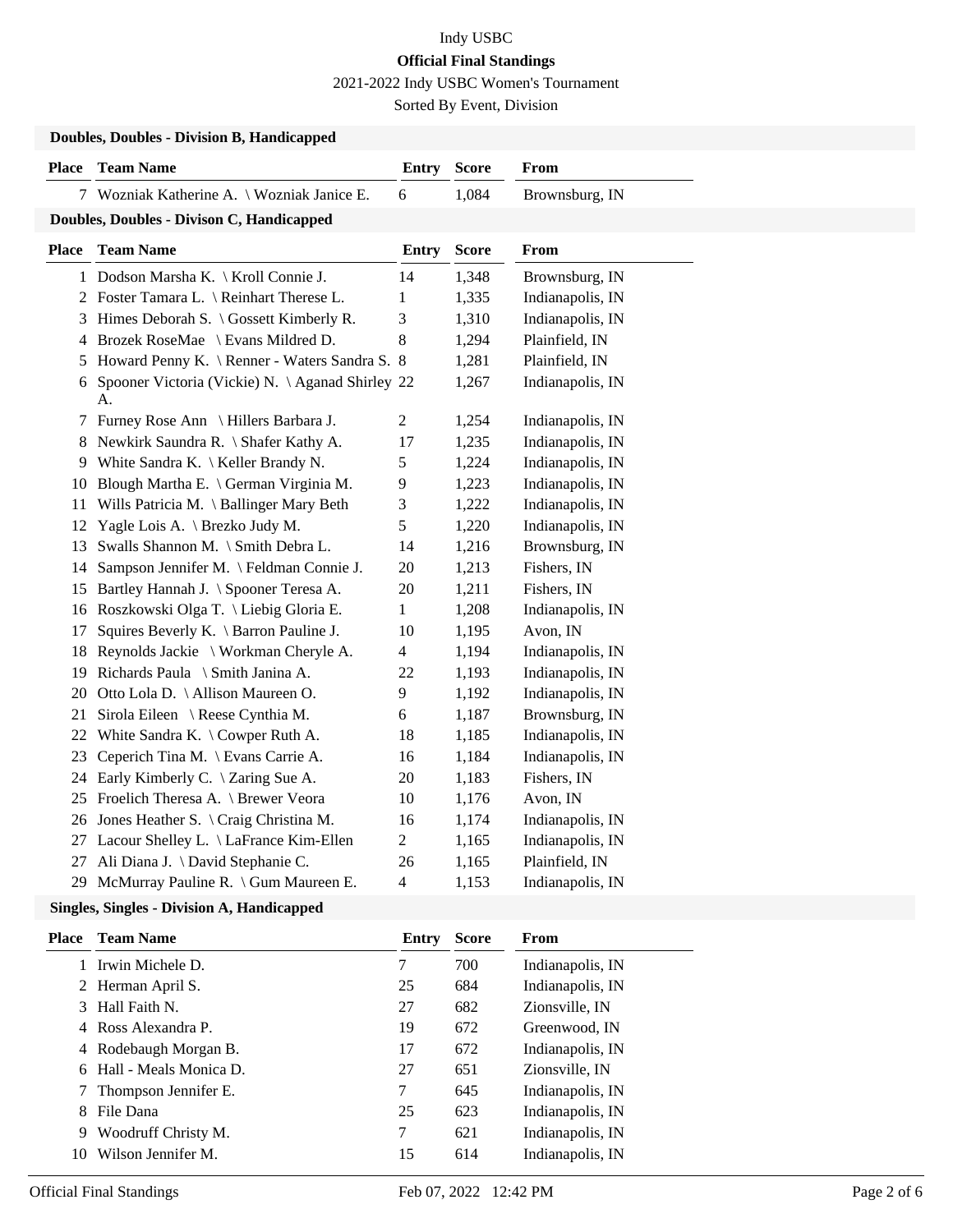2021-2022 Indy USBC Women's Tournament

Sorted By Event, Division

#### **Singles, Singles - Division A, Handicapped**

| Place | Team Name                   | Entry | Score | From             |
|-------|-----------------------------|-------|-------|------------------|
|       | 11 Irwin Michele D.         | 12    | 580   | Indianapolis, IN |
|       | 12 Burns Linda M.           | 12    | 566   | Indianapolis, IN |
|       | 12 Pascual Denise (Lani) L. | 25    | 566   | Indianapolis, IN |

### **Singles, Singles - Division B, Handicapped**

| <b>Team Name</b>      | Entry | <b>Score</b> | <b>From</b>      |
|-----------------------|-------|--------------|------------------|
| Meads Teri L.         | 15    | 664          | Indianapolis, IN |
| Evans Carrie A.       | 16    | 638          | Indianapolis, IN |
| Smith Janina A.       | 22    | 636          | Indianapolis, IN |
| Qualls Kellie M.      | 15    | 627          | Indianapolis, IN |
| Wozniak Janice E.     | 6     | 625          | Brownsburg, IN   |
| Smith Debra L.        | 14    | 620          | Brownsburg, IN   |
| Sampson Jennifer M.   | 20    | 601          | Fishers, IN      |
| Branham Donna L.      | 7     | 592          | Indianapolis, IN |
| Barron Pauline J.     | 10    | 590          | Avon, IN         |
| Wilhelm Jamie L.      | 24    | 589          | Indianapolis, IN |
| Woodmansee Madison C. | 19    | 586          | Greenwood, IN    |
| Wozniak Katherine A.  | 6     | 580          | Brownsburg, IN   |
| Gossett Kimberly R.   | 3     | 546          | Indianapolis, IN |
| Reese Cynthia M.      | 6     | 546          | Brownsburg, IN   |
| Luna Rachel N.        | 24    | 544          | Indianapolis, IN |
| Worland Michella K.   | 18    | 537          | Indianapolis, IN |
|                       |       |              |                  |

### **Singles, Singles - Division C, Handicapped**

| <b>Place</b> | <b>Team Name</b>             | Entry          | <b>Score</b> | From             |
|--------------|------------------------------|----------------|--------------|------------------|
| 1            | Brezko Judy M.               | 5              | 735          | Indianapolis, IN |
| 2            | Spooner Victoria (Vickie) N. | 22             | 703          | Indianapolis, IN |
| 3            | Furney Rose Ann              | 2              | 682          | Indianapolis, IN |
| 4            | Ali Diana J.                 | 26             | 674          | Plainfield, IN   |
| 5            | Aganad Shirley A.            | 22             | 669          | Indianapolis, IN |
| 6            | Craig Christina M.           | 16             | 664          | Indianapolis, IN |
| 6            | <b>Brewer Veora</b>          | 10             | 664          | Avon, IN         |
| 8            | White Sandra K.              | 5              | 658          | Indianapolis, IN |
| 9            | Kroll Connie J.              | 14             | 655          | Brownsburg, IN   |
| 10           | Foster Tamara L.             | 1              | 654          | Indianapolis, IN |
| 11           | Thatcher Danean M.           | 17             | 653          | Indianapolis, IN |
| 11           | Bartley Hannah J.            | 20             | 653          | Fishers, IN      |
| 13           | Wills Patricia M.            | 3              | 646          | Indianapolis, IN |
| 14           | Himes Deborah S.             | 3              | 644          | Indianapolis, IN |
| 15           | Spooner Teresa A.            | 20             | 643          | Fishers, IN      |
| 15           | Richards Paula               | 22             | 643          | Indianapolis, IN |
| 17           | Dodson Marsha K.             | 14             | 638          | Brownsburg, IN   |
| 18           | Yagle Lois A.                | 5              | 637          | Indianapolis, IN |
| 19           | Early Kimberly C.            | 20             | 629          | Fishers, IN      |
| 19           | Froelich Theresa A.          | 10             | 629          | Avon, IN         |
| 21           | Allison Maureen O.           | 9              | 620          | Indianapolis, IN |
| 21           | Gum Maureen E.               | $\overline{4}$ | 620          | Indianapolis, IN |
|              |                              |                |              |                  |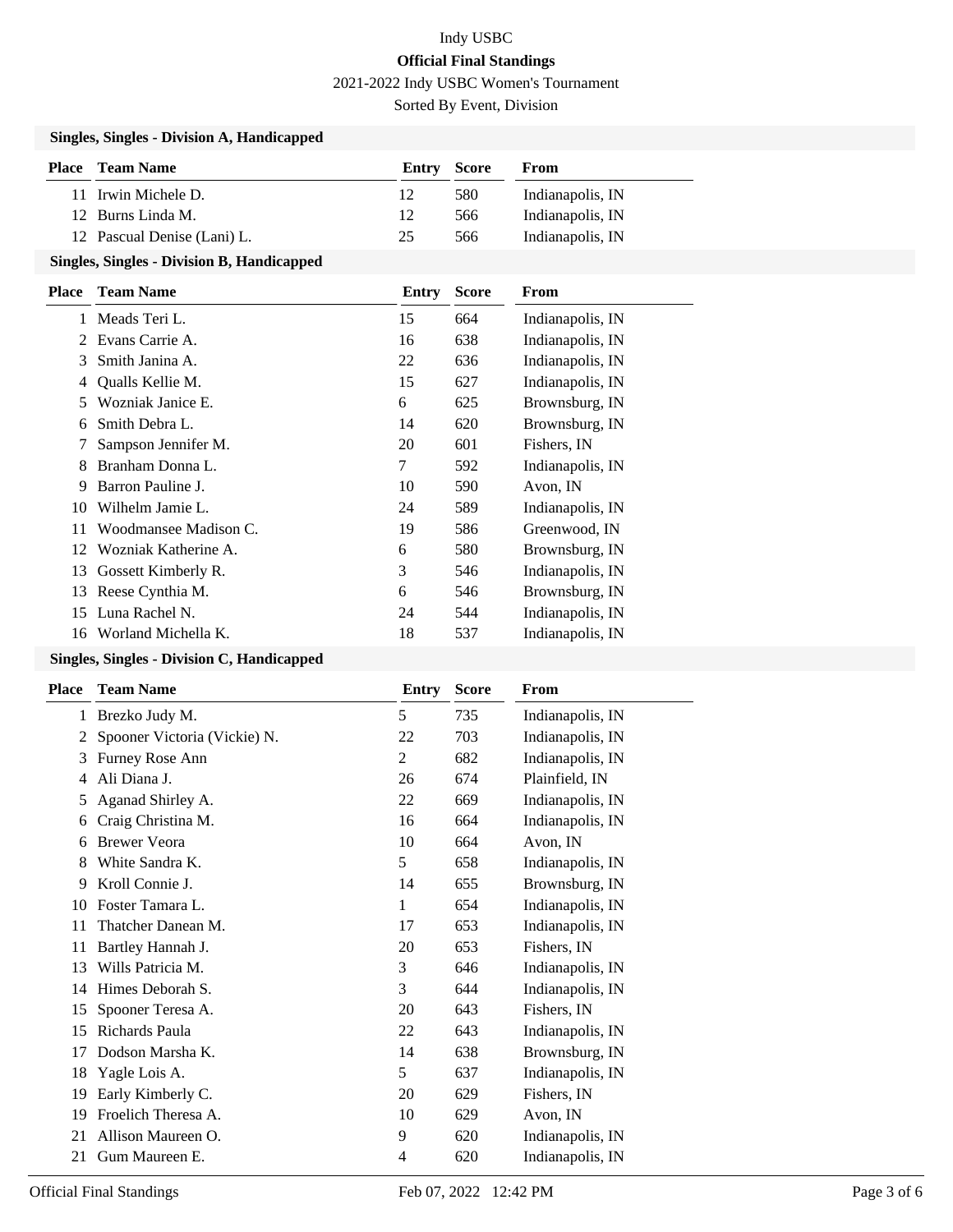2021-2022 Indy USBC Women's Tournament

Sorted By Event, Division

#### **Singles, Singles - Division C, Handicapped**

| <b>Place</b> | <b>Team Name</b>           | <b>Entry</b>   | <b>Score</b> | From             |
|--------------|----------------------------|----------------|--------------|------------------|
| 23           | Hillers Barbara J.         | 2              | 618          | Indianapolis, IN |
| 23           | Renner - Waters Sandra S.  | 8              | 618          | Plainfield, IN   |
| 25           | Feldman Connie J.          | 20             | 616          | Fishers, IN      |
| 26           | Keller Brandy N.           | 5              | 615          | Indianapolis, IN |
| 27           | Swalls Shannon M.          | 14             | 614          | Brownsburg, IN   |
| 28           | Blough Martha E.           | 9              | 610          | Indianapolis, IN |
| 29           | Jones Heather S.           | 16             | 608          | Indianapolis, IN |
| 29           | <b>Ballinger Mary Beth</b> | 3              | 608          | Indianapolis, IN |
| 31           | Zaring Sue A.              | 20             | 607          | Fishers, IN      |
| 32           | German Virginia M.         | 9              | 604          | Indianapolis, IN |
|              | 32 LaFrance Kim-Ellen      | $\overline{2}$ | 604          | Indianapolis, IN |
| 34           | Jones Sharon K.            | 18             | 603          | Indianapolis, IN |
| 35           | <b>Brozek RoseMae</b>      | 8              | 601          | Plainfield, IN   |
| 36           | Howard Penny K.            | 8              | 599          | Plainfield, IN   |
| 37           | Cowper Ruth A.             | 18             | 598          | Indianapolis, IN |
| 37           | Reinhart Therese L.        | $\mathbf{1}$   | 598          | Indianapolis, IN |
| 39           | Squires Beverly K.         | 10             | 597          | Avon, IN         |
| 40           | Liebig Gloria E.           | $\mathbf{1}$   | 596          | Indianapolis, IN |
| 41           | White Sandra K.            | 18             | 587          | Indianapolis, IN |
| 42           | Sirola Eileen              | 6              | 585          | Brownsburg, IN   |
| 42           | Roszkowski Olga T.         | 1              | 585          | Indianapolis, IN |
| 44           | Ceperich Tina M.           | 16             | 583          | Indianapolis, IN |
| 44           | Newkirk Saundra R.         | 17             | 583          | Indianapolis, IN |
| 44           | Evans Mildred D.           | $8\,$          | 583          | Plainfield, IN   |
| 47           | David Stephanie C.         | 26             | 582          | Plainfield, IN   |
| 47           | Shafer Kathy A.            | 17             | 582          | Indianapolis, IN |
| 49           | McMurray Pauline R.        | $\overline{4}$ | 579          | Indianapolis, IN |
| 50           | Otto Lola D.               | 9              | 572          | Indianapolis, IN |
| 51           | Workman Cheryle A.         | $\overline{4}$ | 564          | Indianapolis, IN |
| 52           | Lacour Shelley L.          | $\overline{2}$ | 549          | Indianapolis, IN |
| 53           | Reynolds Jackie            | $\overline{4}$ | 540          | Indianapolis, IN |
| 54           | Carlisle Christy L.        | 15             | 524          | Indianapolis, IN |

#### **All Events, All Events - Division A, Handicapped**

| Place | <b>Team Name</b>         | Entry | <b>Score</b> | <b>From</b>      |
|-------|--------------------------|-------|--------------|------------------|
|       | Thompson Jennifer E.     | 7     | 1,976        | Indianapolis, IN |
|       | Wilson Jennifer M.       | 15    | 1,951        | Indianapolis, IN |
|       | 3 Herman April S.        | 25    | 1,922        | Indianapolis, IN |
| 4     | Rodebaugh Morgan B.      | 17    | 1,857        | Indianapolis, IN |
| 5.    | File Dana                | 25    | 1,855        | Indianapolis, IN |
| 6     | Woodruff Christy M.      | 7     | 1,803        | Indianapolis, IN |
|       | Pascual Denise (Lani) L. | 25    | 1,766        | Indianapolis, IN |
| 8     | Burns Linda M.           | 12    | 1,739        | Indianapolis, IN |
| 9     | Irwin Michele D.         | 12    | 1,738        | Indianapolis, IN |
| 10    | Hedgepeth Rachel         | 25    | 1,174        | Indianapolis, IN |
| 11    | Byrd Kayla A.            | 12    | 720          | Indianapolis, IN |
| 12    | Wilson-Bouye Dione D.    | 12    | 547          | Indianapolis, IN |
|       |                          |       |              |                  |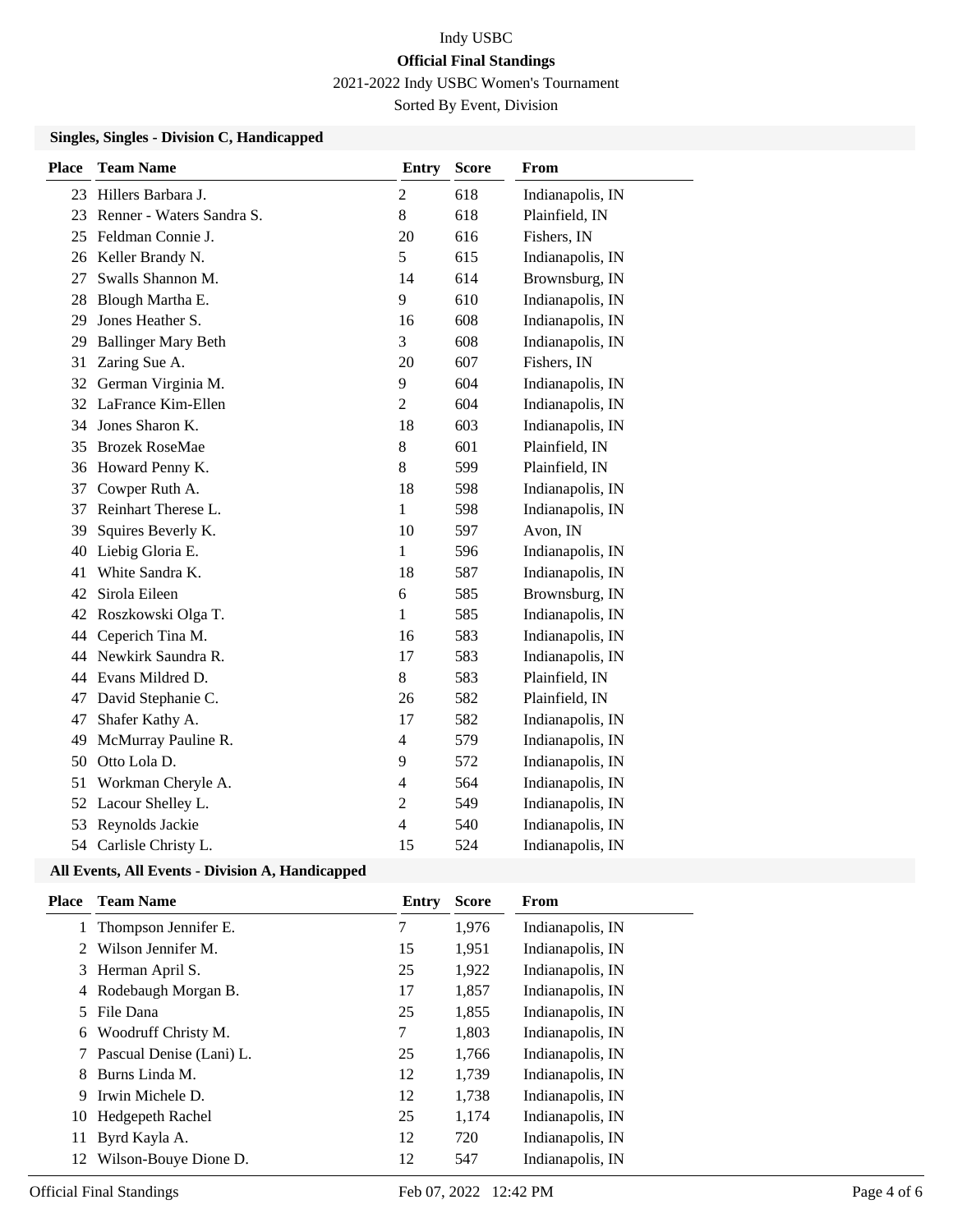2021-2022 Indy USBC Women's Tournament

Sorted By Event, Division

#### **All Events, All Events - Division B, Handicapped**

| <b>Place</b> | <b>Team Name</b>     | Entry | <b>Score</b> | <b>From</b>      |
|--------------|----------------------|-------|--------------|------------------|
|              | Branham Donna L.     | 7     | 1,915        | Indianapolis, IN |
|              | Smith Debra L.       | 14    | 1,907        | Brownsburg, IN   |
| 3            | Gossett Kimberly R.  | 3     | 1,879        | Indianapolis, IN |
| 4            | Wozniak Janice E.    | 6     | 1,876        | Brownsburg, IN   |
| 5.           | Sampson Jennifer M.  | 20    | 1,873        | Fishers, IN      |
| 6            | Qualls Kellie M.     | 15    | 1,831        | Indianapolis, IN |
|              | Evans Carrie A.      | 16    | 1,830        | Indianapolis, IN |
| 8            | Meads Teri L.        | 15    | 1,777        | Indianapolis, IN |
| 9            | Barron Pauline J.    | 10    | 1,770        | Avon, IN         |
| 10           | Wozniak Katherine A. | 6     | 1,725        | Brownsburg, IN   |
| 11           | Reese Cynthia M.     | 6     | 1,693        | Brownsburg, IN   |
| 12           | Worland Michella K.  | 18    | 1,630        | Indianapolis, IN |

#### **All Events, All Events - Division C, Handicapped**

| Place          | <b>Team Name</b>             | <b>Entry</b>   | <b>Score</b> | From             |
|----------------|------------------------------|----------------|--------------|------------------|
| $\mathbf{1}$   | Brezko Judy M.               | 5              | 2,006        | Indianapolis, IN |
| $\overline{2}$ | Spooner Victoria (Vickie) N. | 22             | 2,000        | Indianapolis, IN |
| 3              | Dodson Marsha K.             | 14             | 1,982        | Brownsburg, IN   |
| 4              | Furney Rose Ann              | $\overline{2}$ | 1,967        | Indianapolis, IN |
| 5              | Bartley Hannah J.            | 20             | 1,962        | Fishers, IN      |
| 6              | Foster Tamara L.             | $\mathbf{1}$   | 1,951        | Indianapolis, IN |
| 7              | Kroll Connie J.              | 14             | 1,933        | Brownsburg, IN   |
| 8              | Wills Patricia M.            | 3              | 1,918        | Indianapolis, IN |
| 9              | Craig Christina M.           | 16             | 1,916        | Indianapolis, IN |
| 10             | Thatcher Danean M.           | 17             | 1,913        | Indianapolis, IN |
| 11             | Newkirk Saundra R.           | 17             | 1,906        | Indianapolis, IN |
| 12             | Reinhart Therese L.          | $\mathbf{1}$   | 1,882        | Indianapolis, IN |
| 13             | Allison Maureen O.           | 9              | 1,879        | Indianapolis, IN |
| 14             | <b>Brozek RoseMae</b>        | $\,8\,$        | 1,870        | Plainfield, IN   |
| 14             | Hillers Barbara J.           | $\overline{2}$ | 1,870        | Indianapolis, IN |
| 16             | Sirola Eileen                | 6              | 1,863        | Brownsburg, IN   |
| 17             | Workman Cheryle A.           | $\overline{4}$ | 1,860        | Indianapolis, IN |
| 18             | Himes Deborah S.             | 3              | 1,847        | Indianapolis, IN |
| 19             | Feldman Connie J.            | 22             | 1,843        | Indianapolis, IN |
| 20             | Aganad Shirley A.            | 23             | 1,840        | Lawrence, IN     |
| 21             | Spooner Teresa A.            | 21             | 1,837        | Fishers, IN      |
| 22             | Liebig Gloria E.             | $\mathbf{1}$   | 1,830        | Indianapolis, IN |
| 23             | Keller Brandy N.             | 5              | 1,820        | Indianapolis, IN |
| 24             | Blough Martha E.             | 9              | 1,816        | Indianapolis, IN |
| 25             | White Sandra K.              | 5              | 1,811        | Indianapolis, IN |
| 25             | Renner - Waters Sandra S.    | 8              | 1,811        | Plainfield, IN   |
| 25             | White Sandra K.              | 18             | 1,811        | Indianapolis, IN |
| 28             | Cowper Ruth A.               | 18             | 1,809        | Indianapolis, IN |
| 29             | Early Kimberly C.            | 20             | 1,806        | Fishers, IN      |
| 30             | LaFrance Kim-Ellen           | $\overline{c}$ | 1,803        | Indianapolis, IN |
| 31             | Evans Mildred D.             | 8              | 1,796        | Plainfield, IN   |
| 32             | Otto Lola D.                 | 9              | 1,785        | Indianapolis, IN |
|                |                              |                |              |                  |